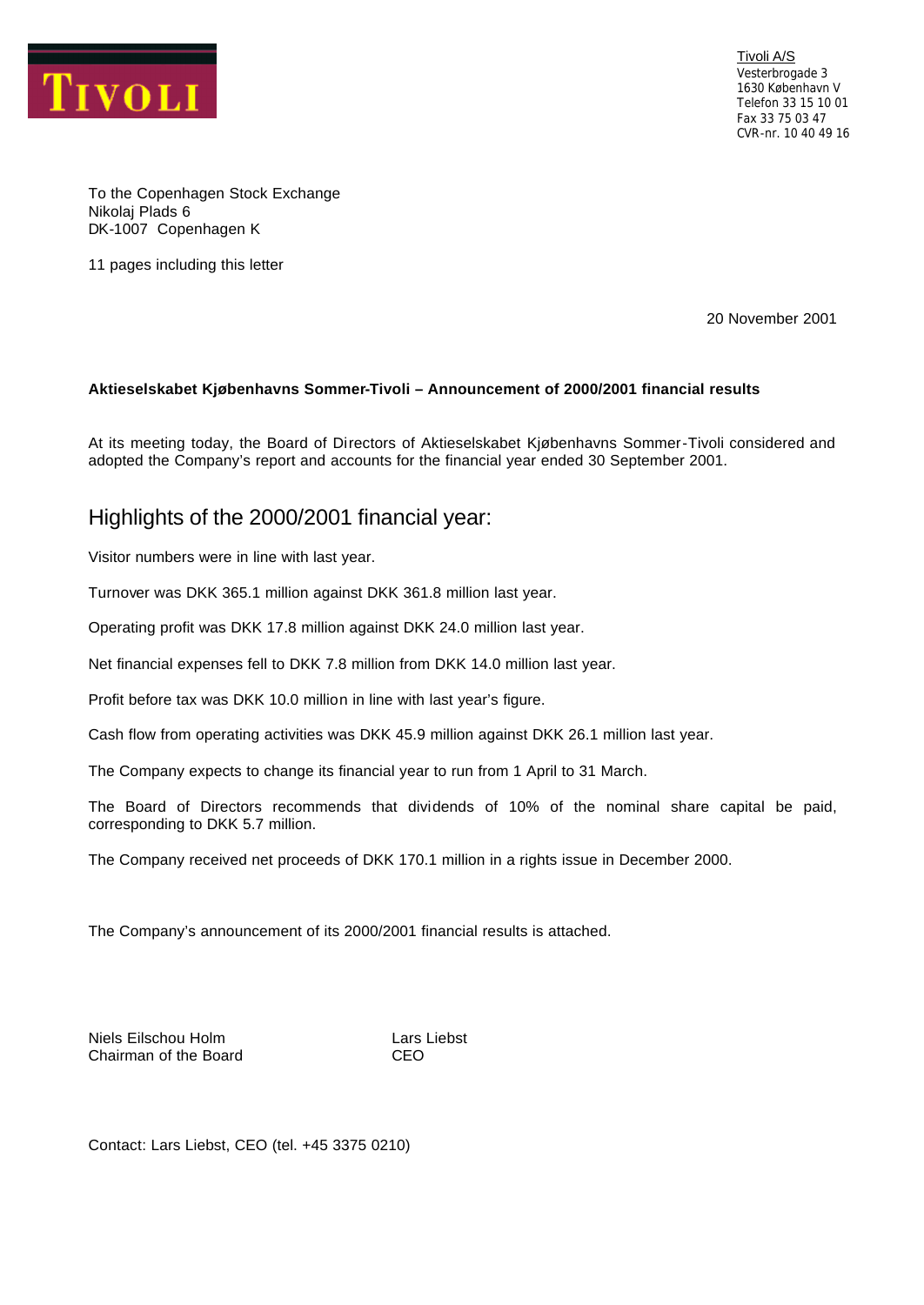| <b>Financial highlights</b>                 | 1996/97* | 1997/98* | 1998/99* | 1999/00* | 2000/01 |
|---------------------------------------------|----------|----------|----------|----------|---------|
| <b>Tivoli Group</b>                         |          |          |          |          |         |
| <b>DKKm</b>                                 |          |          |          |          |         |
| Turnover including tenants and leaseholders | 538.3    | 571.8    | 659.2    | 704.7    | 707.6   |
| Turnover                                    | 245.5    | 280.0    | 331.3    | 361.8    | 365.1   |
| <b>Expenses</b>                             | 245.9    | 268.2    | 307.7    | 337.8    | 347.3   |
| Operating profit                            | $-0.4$   | 11.8     | 23.6     | 24.0     | 17.8    |
| Net financial items                         | $-6.7$   | $-10.7$  | $-8.0$   | $-14.0$  | $-7.8$  |
| Profit before tax and                       |          |          |          |          |         |
| extraordinary items                         | $-7.1$   | 1.1      | 15.6     | 10.0     | 10.0    |
| Profit on ordinary activities after tax     | $-6.4$   | 1.1      | 19.1     | 9.6      | 8.2     |
| Total assets                                | 470.9    | 508.8    | 538.6    | 562.4    | 674.8   |
| Shareholders' equity                        | 261.2    | 262.3    | 281.4    | 291.0    | 463.6   |
| Cash flow from operating activities         | 12.2     | 12.0     | 47.9     | 26.1     | 45.9    |
| Cash flow from investing activities         | $-26.5$  | $-90.0$  | $-79.9$  | $-62.4$  | $-53.0$ |
| Depreciation                                | 31.0     | 34.8     | 40.2     | 44.4     | 46.8    |
| Number of employees                         | 432      | 426      | 504      | 523      | 505     |

## **1. Five-year financial highlights and key ratios**

\* Prior-year comparative figures restated to reflect the change in accounting policy for capitalising tax assets and in the presentation of receipts from cash games, which is stated less prizes paid and gaming taxes

| <b>Key ratios</b>                                                                                                | 1996/97* | 1997/98* | 1998/99* | 1999/00* | 2000/01 |
|------------------------------------------------------------------------------------------------------------------|----------|----------|----------|----------|---------|
| <b>Tivoli Group</b>                                                                                              |          |          |          |          |         |
| Return on equity                                                                                                 |          |          |          |          |         |
| in per cent per annum                                                                                            | $-2.4$   | 0.4      | 7.0      | 3.4      | 2.2     |
| Ratio of equity to total assets                                                                                  | 56       | 52       | 52       | 52       | 69      |
| Tivoli (parent company)                                                                                          |          |          |          |          |         |
| Earnings per share, DKK per share of DKK 100                                                                     | $-14$    | 2        | 42       | 21       | 14      |
| Share price at 30 September                                                                                      | 1,750    | 1.400    | 1.493    | 1,520    | 1,308   |
| * Prior-year comparative figures restated to reflect the change in accounting policy for capitalising tax assets |          |          |          |          |         |

and in the presentation of receipts from cash games, which is stated less prizes paid and gaming taxes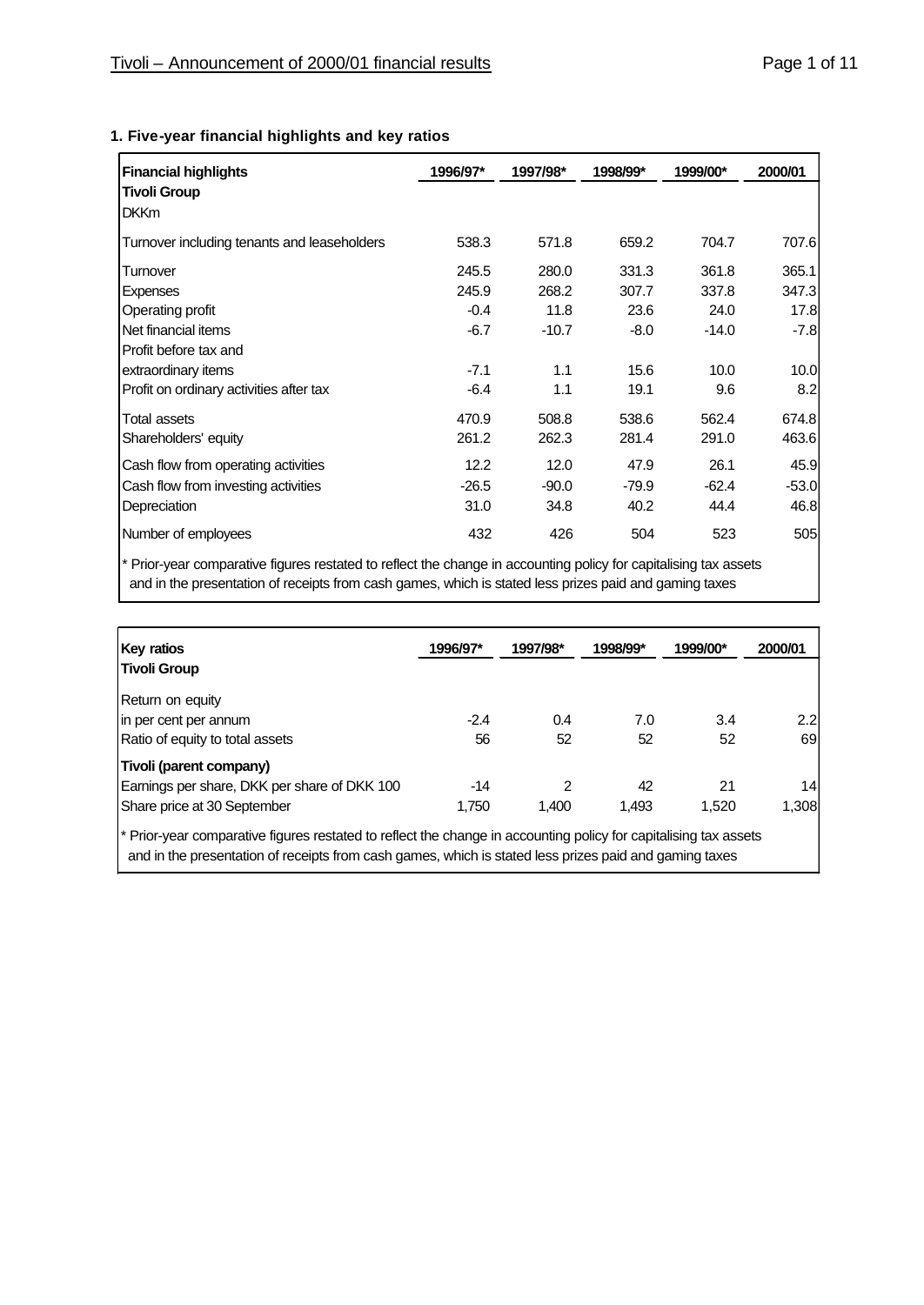### **2. Financial review**

#### Accounting policies and related matters

The Company has changed its accounting policy for recognising deferred tax assets. Deferred tax assets are stated at their estimated net realisable value. The policy was changed to comply with changes in Danish and international accounting standards, including the new Danish accounting standard for the treatment of income taxes.

The new policy had a negative effect of DKK 1.8 million on the parent company's and the Group's net profit for the 2000/2001 financial year (1999/2000: negative effect of DKK 0.4 million) and a positive effect of DKK 1.3 million on total assets and shareholders' equity at 30 September 2001 (DKK 3.1 million at 30 September 2000). The comparative figures, financial highlights and key ratios have been restated to reflect the accounting policy change.

Furthermore, the presentation of receipts from cash games has been changed to comply with the new Danish Act on Cash Games. In order to better reflect the level of activity in Tivoli, receipts from cash games is stated less prizes paid and gaming taxes. The comparative figures and the financial highlights have been restated to reflect the change.

#### Summary of the year

Christmas at Tivoli 2000 was a huge success, but due to the declining visitor numbers during the summer season relative to the year before, Tivoli's 2000/2001 profit for the year fell short of expectations. Given the circumstances, however, it is acceptable that the profit for the year was in line with last year's level.

Some of the key elements to understanding Tivoli's financial results can be found in the market conditions the Company operates under. As an entertainment provider, Tivoli is exposed not only to domestic economic developments, but also to international economic cycles and related travel patterns.

The Danish economy suffered a general slowdown in 2001, as did the United States, Japan and the rest of Europe. To some extent, this made foreign tourists choose other holiday destinations, inflicting a downturn in the number of overnight stays on the Danish hotel and the summerhouse rentals industries, especially during the high season.

Naturally, the negative trend had an impact on Danish tourist attractions. Museums, zoos, events and experience centres and the like generally had 5-15% fewer visitors than last year. Amusement parks suffered a 5-10% drop in visitor numbers.

Naturally, Tivoli's visitor volumes should be viewed in the context of the year's economic developments. Even though the summer season included two extra days, visitor numbers fell to 3.0 million from 3.2 million last year. The decline was partly caused by the cold and rainy weather in April and September, which kept many Danish visitors away. Following the terrorist attacks in the USA on 11 September, the Tivoli Gardens recorded a further drop in visitor numbers.

On the other hand, Christmas at Tivoli 2000 recorded a sharp increase in visitor numbers relative to last year. Tivoli had more than 0.9 million visitors during the Christmas months, an increase of approximately 43% from 1999. The Christmas at Tivoli project and the ever growing costs of scenographics and of expanding the project to cover more and more of the Tivoli grounds have turned out to be worth both the effort and the investment.

Overall, Tivoli had 3.9 million visitors in the 2000/2001 financial year, which was largely in line with the year before.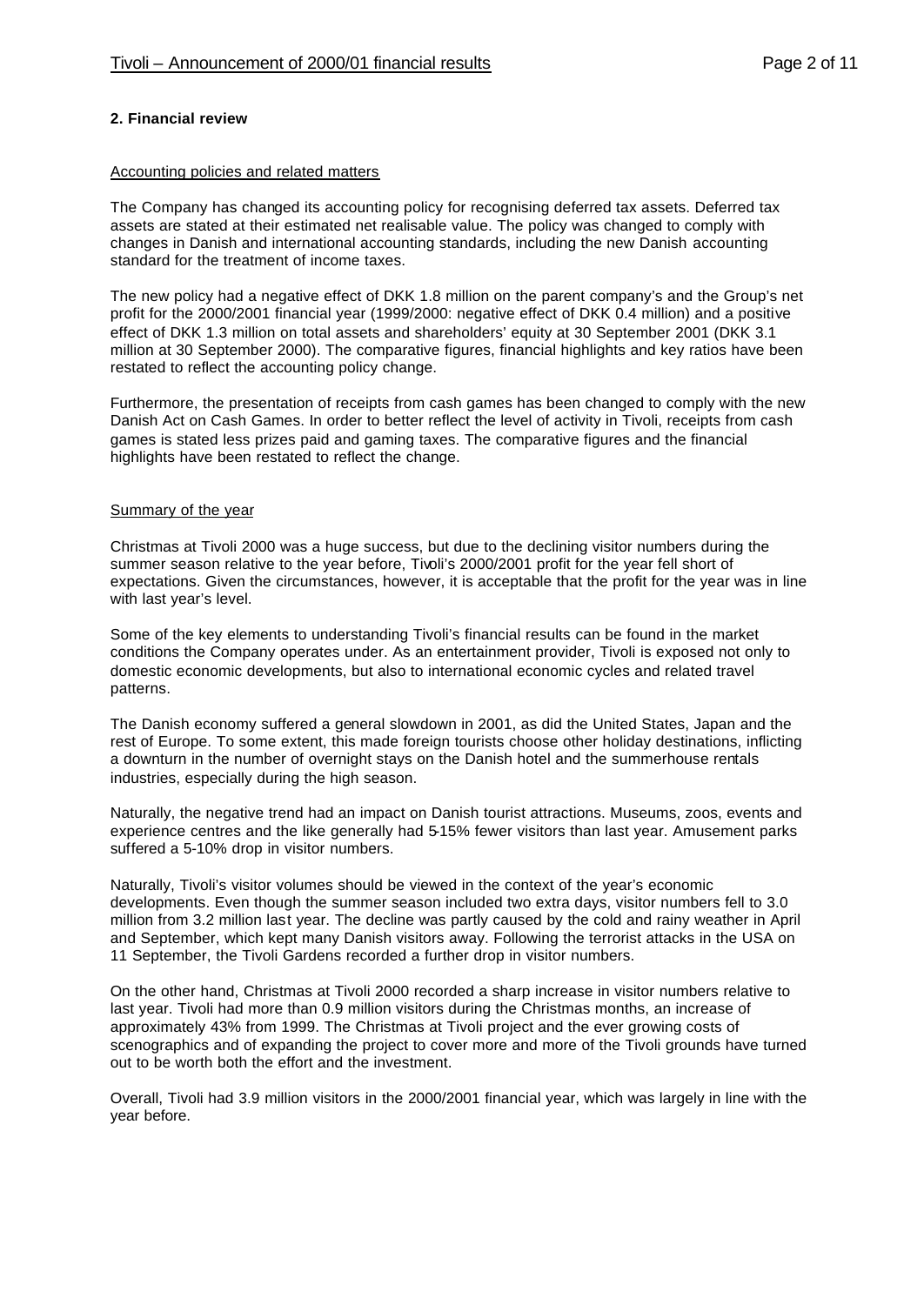Turnover increased by DKK 3.3 million over last year, equivalent to about 1%. Receipts from Christmas at Tivoli rose by 67% to DKK 15.3 million. Receipts from the summer season fell by DKK 12.0 million, or 4%, relative to the year-earlier period.

Expenses increased by DKK 9.5 million over last year, or approximately 3%. Of this amount, DKK 7.0 million was related to expanding the Christmas at Tivoli project. As a major proportion of costs are related to the summer season and many of these costs are committed before the opening of each season, the Company had only limited scope for adjusting costs to the decline in visitor numbers.

Both turnover and expenses were influenced by the partnership Tivoli entered into with Select Service Partner Denmark A/S in the spring of 2001 for the operation of Tivoli's own fast food outlets through the Eatertainment A/S joint venture. Tivoli's motivation for setting up the partnership was to strengthen the Company's position within the fast food business area. Only 50% of Eatertainment's activities are consolidated in the Group's accounts, equal to Tivoli's ownership interest.

Operating profit (profit before interest, etc.) amounted to DKK 17.8 million against DKK 24.0 million in 1999/2000. Net interest expenses fell, as expected, to DKK 7.8 million from DKK 14.0 million last year, as a result of the capital increase the Company made in December 2000. Accordingly, the pre-tax profit amounted to DKK 10.0 million, which was in line with the 1999/2000 figure. Profit after tax was DKK 8.2 million against DKK 9.6 million last year.

The profit does not meet previously announced expectations of a profit before tax in the range of DKK 15 million. However, the profit is in line with the expectations indicated in the announcement to the Copenhagen Stock Exchange of 2 November 2001.

Investments for the year amounted to DKK 53.0 million, the largest single investment being the new ride, Monsunen (the Monsoon). With the new Act on Cash Games taking effect, the Company invested in a major enlargement of Tivoli Jackpot, Tivoli's arcade. Other investments were for a number of building improvements, including the extensive renovation of the Pantomime Theatre and a number of visitor facilities, leaseholder booths, scenographics, etc.

The Company's cash flow from operating activities rose by DKK 19.8 million from the previous year and was adversely affected by the change in VAT settlement dates for the second year in a row. The tighter settlement dates is one of the reasons that the Company was unable to meet its target of funding investments through the cash flow from operations.

Shareholders' equity stood at DKK 463.6 million at 30 September 2001 compared with DKK 291.0 million at 30 September 2000. In December 2000, the Company made a capital increase, receiving net proceeds of DKK 170.1 million and increasing the share capital by DKK 11.5 million to DKK 57.2 million. Costs related to the capital increase amounted to DKK 7.1 million.

### Profit and loss account and balance sheet

The Group's turnover amounted to DKK 365.1 million compared with DKK 361.8 million in the 1999/2000 financial year. The figure includes rental income from Tivoli's tenants and leaseholders of DKK 59.1 million (DKK 59.0 million in 1999/2000).

Turnover including tenants and leaseholders totalled DKK 707.6 million compared with DKK 704.7 million last year. The Group's total expenses amounted to DKK 347.3 million against DKK 337.8 million in 1999/2000.

The subsidiary undertakings Tivoli International A/S, Tivoli Artists Management A/S and Tivoli Museet A/S as well as the associated company Eatertainment A/S are included in the annual accounts at a combined pre-tax loss of DKK 0.4 million against a loss of DKK 0.2 million in 1999/2000.

The Group's total assets rose from DKK 562.4 million to DKK 674.8 million, mainly due to the capital increase effected in December 2000. The cash inflow from operating activities amounted to DKK 45.9 million against DKK 26.1 million in 1999/2000. Capital investments totalled DKK 53.0 million against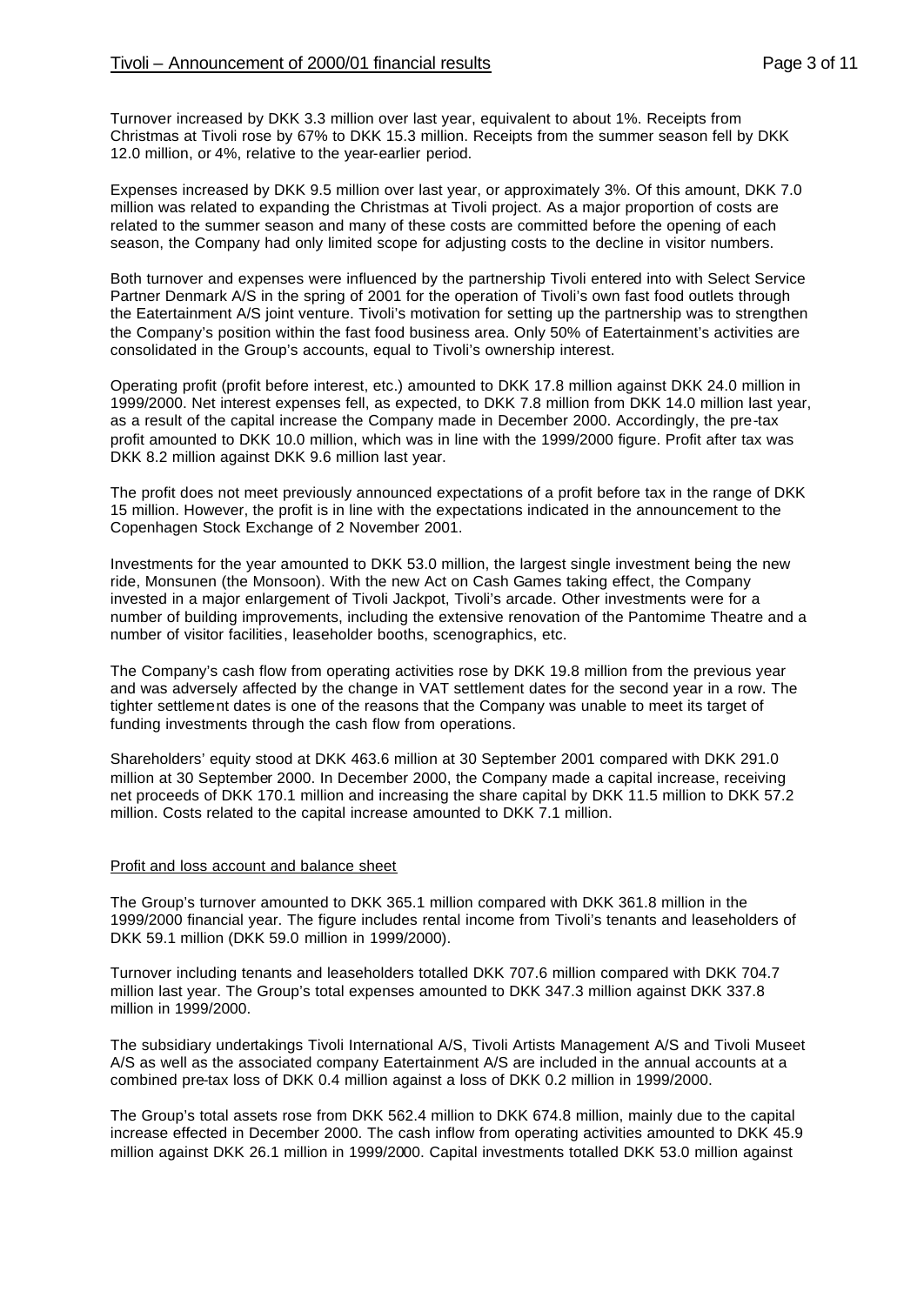DKK 62.4 million in 1999/2000. The Group retained a high equity ratio, as shareholders' equity makes up 69% of total assets.

### Distribution of profit:

A/S Kjøbenhavns Sommer-Tivoli achieved a profit of DKK 8.2 million in the financial year 2000/2001. The Board of Directors recommends that dividends of 10% of the nominal share capital be declared for the financial year, corresponding to DKK 5.7 million.

### **3. Change of financial year**

The Company's current financial year does not support the work routines dictated by Tivoli's seasonal activities. As a result, the six-month financial report does not provide a sufficiently true and fair view of the Company's financial position. Therefore, the Company's Board of Directors has resolved to recommend to the Annual General Meeting that the financial year be changed from the period 1 October – 30 September to run from 1 April to 31 March. The initial new financial year (the changeover period) will run during the six months from 1 October 2001 to 31 March 2002, and the first full financial year will run from 1 April 2002 to 31 March 2003.

### **4. Outlook**

There was a change in Tivoli's principal shareholders in 2000: Skandinavisk Tobakskompagni A/S and Chr. Augustinus Fabrikker Aktieselskab acquired Carlsberg's ownership interest and indicated their objective of keeping Tivoli in Danish ownership and of playing a role in developing Tivoli as a commercial business and a cultural institution in Denmark.

The Company plans to pursue the existing strategy in the years ahead, maintaining its overall objective of allowing Tivoli to continue to develop and retaining its status as an attraction by generally strengthening the unique values, events and atmosphere that visitors expect from Tivoli.

In recent years, Tivoli has successfully expanded its family entertainment segment. The Company will seek to maintain the momentum by developing new entertainment events, rides and other services and by promoting Tivoli to families with small children. Tivoli will also focus on the business segment by continuing to develop its restaurants and adding new benefits for Tivoli Club members.

Christmas at Tivoli has become an independent business area with a substantial development potential. For many families, visiting Tivoli during the Christmas season has become as much a tradition as going to Tivoli during the summer. Tivoli has further invested in developing the Christmas at Tivoli concept for the year ahead, including through special Christmas rides and in staging the *Nutcracker* ballet in collaboration with the Royal Danish Theatre.

In the years ahead, the Company will strive to strengthen Tivoli's business areas and to reduce the impact of seasonal fluctuations. The efforts to find new ways of using the perimeter of the Gardens will be continued, one project being to develop a hotel in the current H.C. Andersen Castle near Copenhagen's main square at City Hall. In place of existing Tivoli rides, the Company plans to introduce new entertainment concepts with popular appeal that will comply with Tivoli's standards for quality and safety. Each representing a major investment, these new projects all have a relatively longer planning phase than the rides introduced in recent years.

The Company will continue the efforts to apply its resources more efficiently, including through alliances with third parties and by applying quality assurance and environmental control in all business operations.

### Outlook for the financial year ending 31 March 2002

Due to the expected change to Tivoli's financial year, the next financial year will run for a period of six months from 1 October 2001 to 31 March 2002.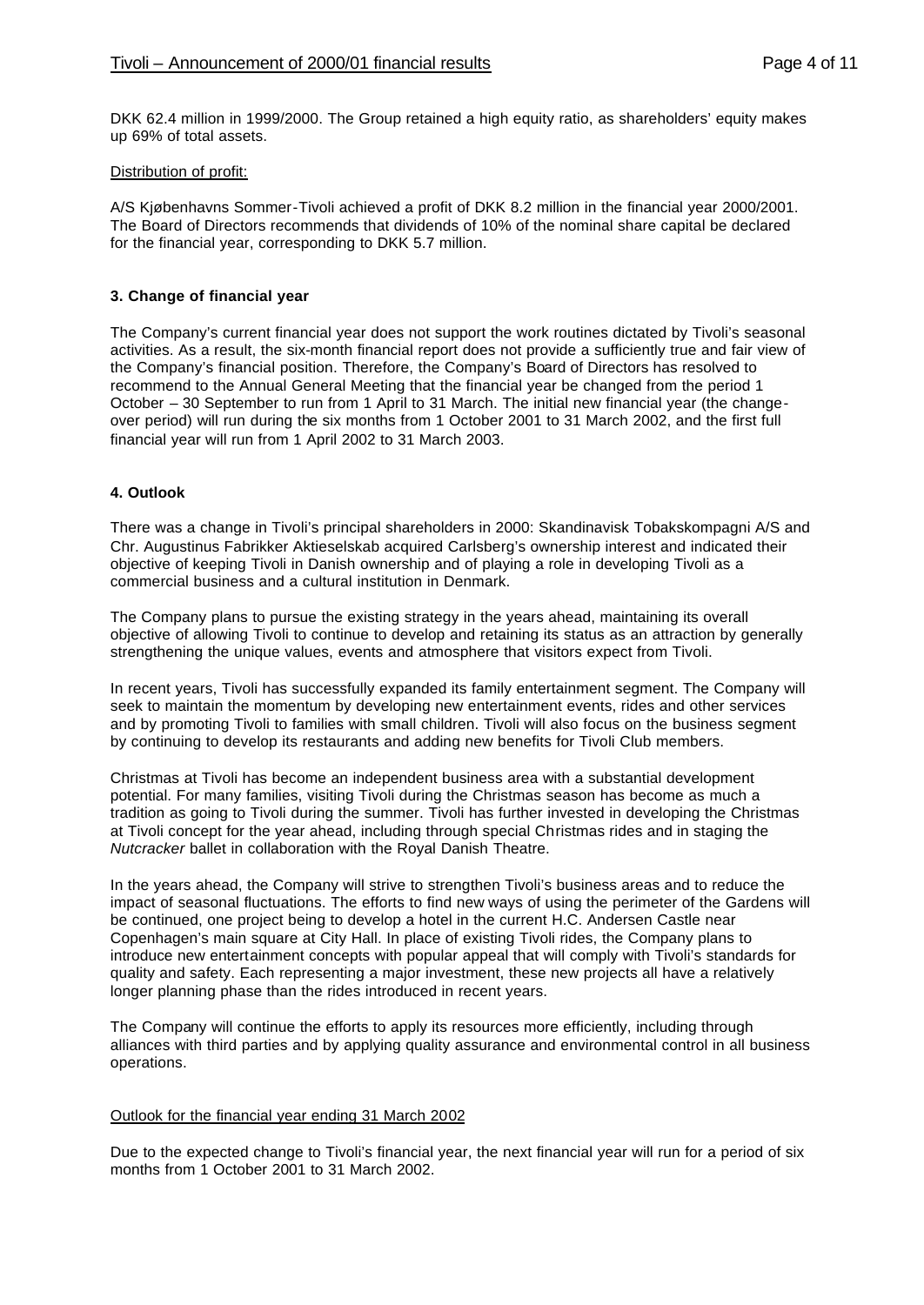In spite of the Christmas at Tivoli 2001 season and although the Tivoli arcades will be open during the change-over period, Tivoli is expected to incur a loss during the period, similar to previous six-month periods, as receipts from these activities fall well below the overhead costs incurred during the period. As a result, Tivoli projects turnover of approximately DKK 75 million for the six-month period, which compares with DKK 62 million last year, and a loss before tax of approximately DKK 70 million, as compared with a loss before tax of DKK 66.3 million for the six months to 31 March 2001.

#### Prospects beyond the six months to 31 March 2002

Tivoli's financial results are strongly influenced both by domestic and international economic developments and the resulting consumer behaviour. The economic slump has, not least in the aftermath of the terrorist attacks in the USA, made the outlook for the next couple of financial years extremely unpredictive. Most likely, international tourism will decline over the next 12 months, and that would adversely affect visitor volumes at Tivoli. Similarly, negative developments in the domestic economy, such as in disposable incomes, will adversely affect the Company's operating profit.

As a result, one of the Company's key efforts in the next few years will be to maintain visitor numbers at current levels and to seek to compensate for the expected drop in tourism by refocusing on Tivoli's catchment area and to increase the spend per visitor. Regardless of these efforts, the net profit will be impacted by the Company's focus on maintenance and renovation in the Tivoli Gardens.

Tivoli enjoys strong financial resources and will continue the development process already initiated. Visitor surveys indicate a very high degree of customer satisfaction at Tivoli. The Company has a unique business concept, a strong brand and a good development potential. All of this means that Tivoli will be ready for further growth once the industry recovery sets in.

#### **5. Board resolutions and proposed resolutions for the Annual General Meeting**

The Board of Directors intends to recommend the following amendments to the Company's Articles of Association for adoption by the Company in general meeting:

Article 3 (1)

*"The Company's objects are to operate a tivoli, other amusement and entertainment business, impresario activities, hotel operations and activities related thereto. The Company may carry on such business by holding shares in other companies."*

#### Article 23

*"The Company's financial year runs from 1 April to 31 March. However, the initial financial year will, as approved by the shareholders at the Annual General Meeting in 2001, run from 1 October 2001 to 31 March 2002."*

A/S Kjøbenhavns Sommer-Tivoli achieved a profit after tax of DKK 8.2 million in the financial year 2000/2001, which amount was equal to Group profit. The Board of Directors recommends that dividends of 10% of the nominal share capital be declared, corresponding to DKK 5.7 million.

The Board of Directors will recommend that the Company in general meeting renew the authority for the Company to acquire own shares during the period until the next Annual General Meeting within 10 per cent of the issued share capital at the market price prevailing at the time of acquisition subject to a deviation of up to 10 per cent.

The Company's Annual General Meeting will be held at the Tivoli Concert Hall at 16.30 on Monday, 17 December 2001.

The print version of the annual report is expected to be available in week 49 of 2001.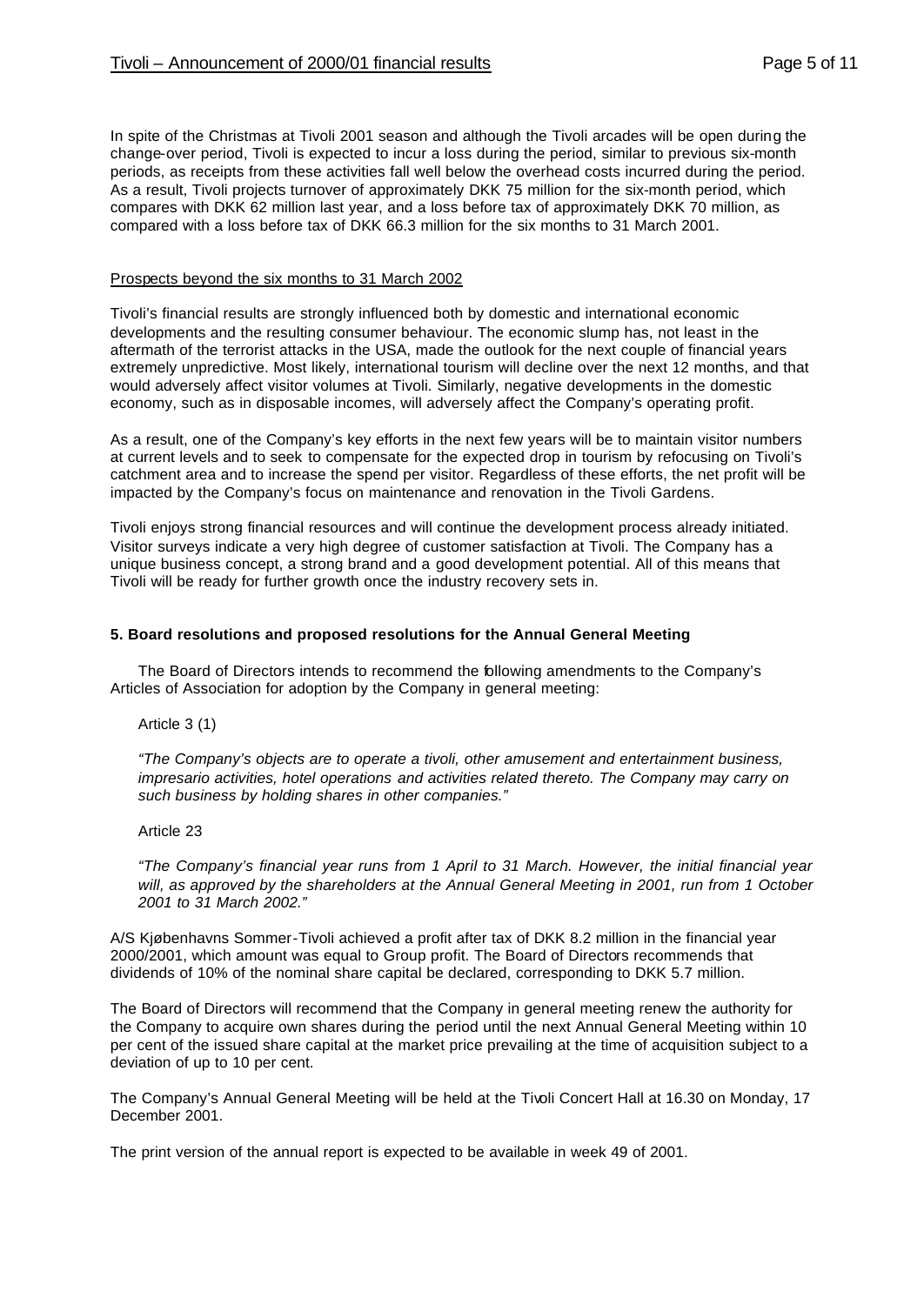## **6. Announcements to the Copenhagen Stock Exchange during the 2000/2001 financial year.**

17 Oct. 2000 Forecast profit for the financial year 1999/00 reduced 26 Oct. 2000 Announcement of 1999/2000 financial results 19 Dec. 2000 Capital increase in Aktieselskabet Kjøbenhavns Sommer-Tivoli 05 Feb. 2001 New company established to run and develop Tivoli's own fast food-businesses (in Danish only) 23 Apr. 2001 New vice president appointed for Tivoli's business areas (in Danish only) 17 May 2001 Announcement of first-half financial results (in Danish only)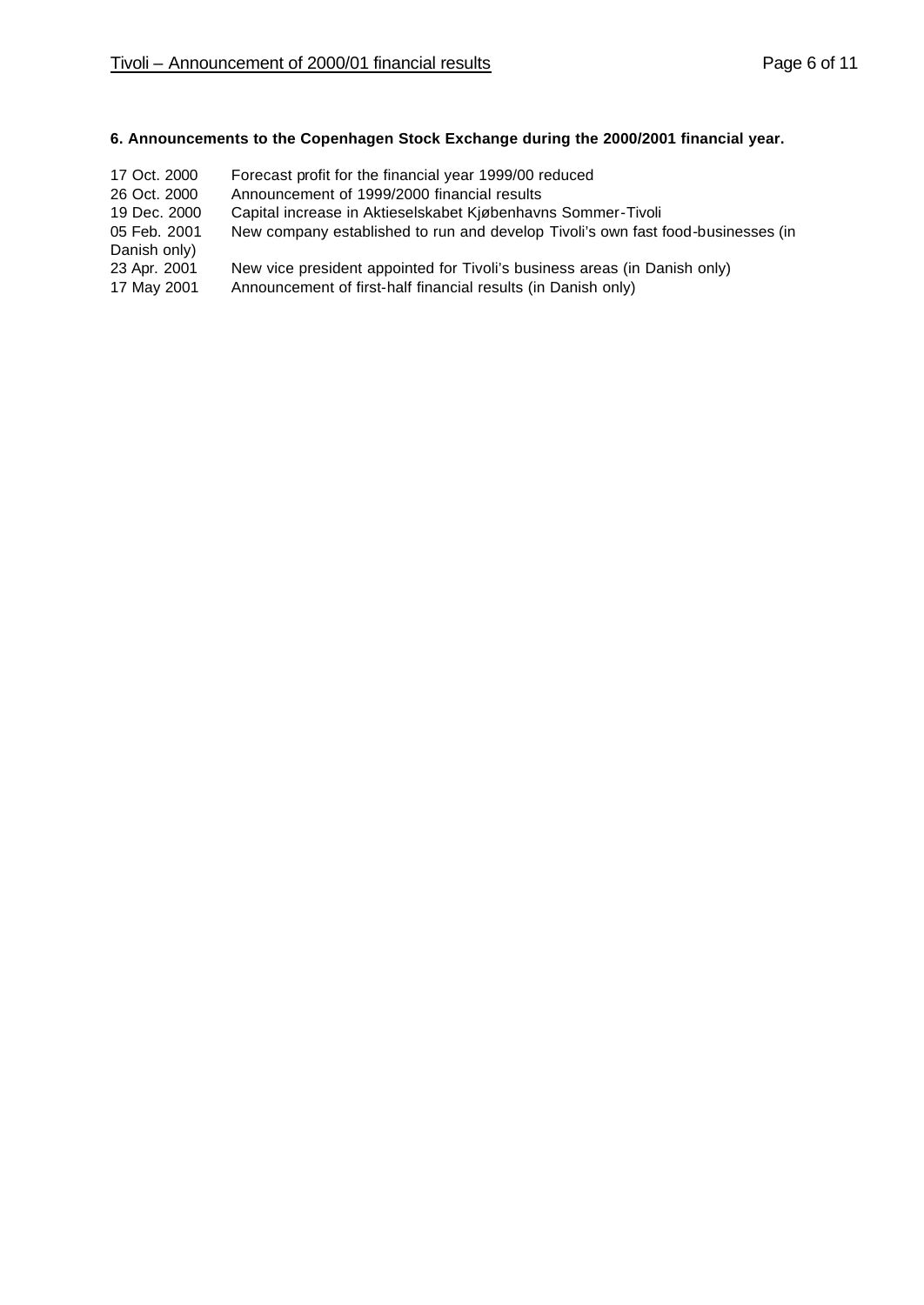# **Profit and loss account 1 October 2000 - 30 September 2001**

|                                                  | <b>PARENT COMPANY</b> |              | <b>GROUP</b> |              |
|--------------------------------------------------|-----------------------|--------------|--------------|--------------|
| <b>DKK</b> million                               | 1999/00               | 2000/01      | 1999/00      | 2000/01      |
| <b>Turnover</b>                                  |                       |              |              |              |
| Admission fees                                   | 91.7                  | 100.7        | 91.7         | 100.7        |
| Rides, entertainment, etc.                       | 181.1                 | 159.2        | 181.1        | 173.9        |
| Rental income                                    | 59.0                  | 60.3         | 59.0         | 59.1         |
| Other operating income                           | 26.6                  | 28.2         | 30.0         | 31.4         |
|                                                  | 358.4                 | 348.4        | 361.8        | 365.1        |
| <b>Expenses</b>                                  |                       |              |              |              |
| External expenses:                               |                       |              |              |              |
| Operating costs, electricity and heating         | 35.2                  | 33.0         | 35.2         | 37.3         |
| Maintenance                                      | 31.1                  | 25.4         | 31.1         | 26.3         |
| Artistic events                                  | 30.8<br>13.6          | 31.8<br>13.8 | 30.8<br>13.6 | 31.8<br>13.8 |
| Property tax and insurance<br>Advertising and PR | 15.6                  | 14.0         | 15.6         | 14.1         |
| Other external expenses                          | 22.0                  | 31.0         | 23.9         | 33.5         |
| Personnel costs                                  | 140.8                 | 134.4        | 143.2        | 143.7        |
| Depreciation                                     | 44.4                  | 46.1         | 44.4         | 46.8         |
|                                                  | 333.5                 | 329.5        | 337.8        | 347.3        |
| <b>Operating profit</b>                          | 24.9                  | 18.9         | 24.0         | 17.8         |
| Profit from participating interests in:          |                       |              |              |              |
| Subsidiary undertakings                          | $-0.2$                | 0.6          |              |              |
| Associated companies                             |                       | -1.0         |              |              |
| Other interest receivable and similar income     | 0.7                   | 3.8          | 0.7          | 3.8          |
| Interest payable and similar expenses            | 15.4                  | 12.3         | 14.7         | 11.6         |
| <b>Profit before tax</b>                         | 10.0                  | 10.0         | 10.0         | 10.0         |
| Tax on profit from ordinary activities           | $-0.4$                | $-1.8$       | $-0.4$       | -1.8         |
| Profit for the year                              | 9.6                   | 8.2          | 9.6          | 8.2          |
| for which the following allocation is proposed:  |                       |              |              |              |
| Dividends paid to shareholders                   |                       | 5.7          |              |              |
| Retained profit                                  | 9.6                   | 2.5          |              |              |
|                                                  | 9.6                   | 8.2          |              |              |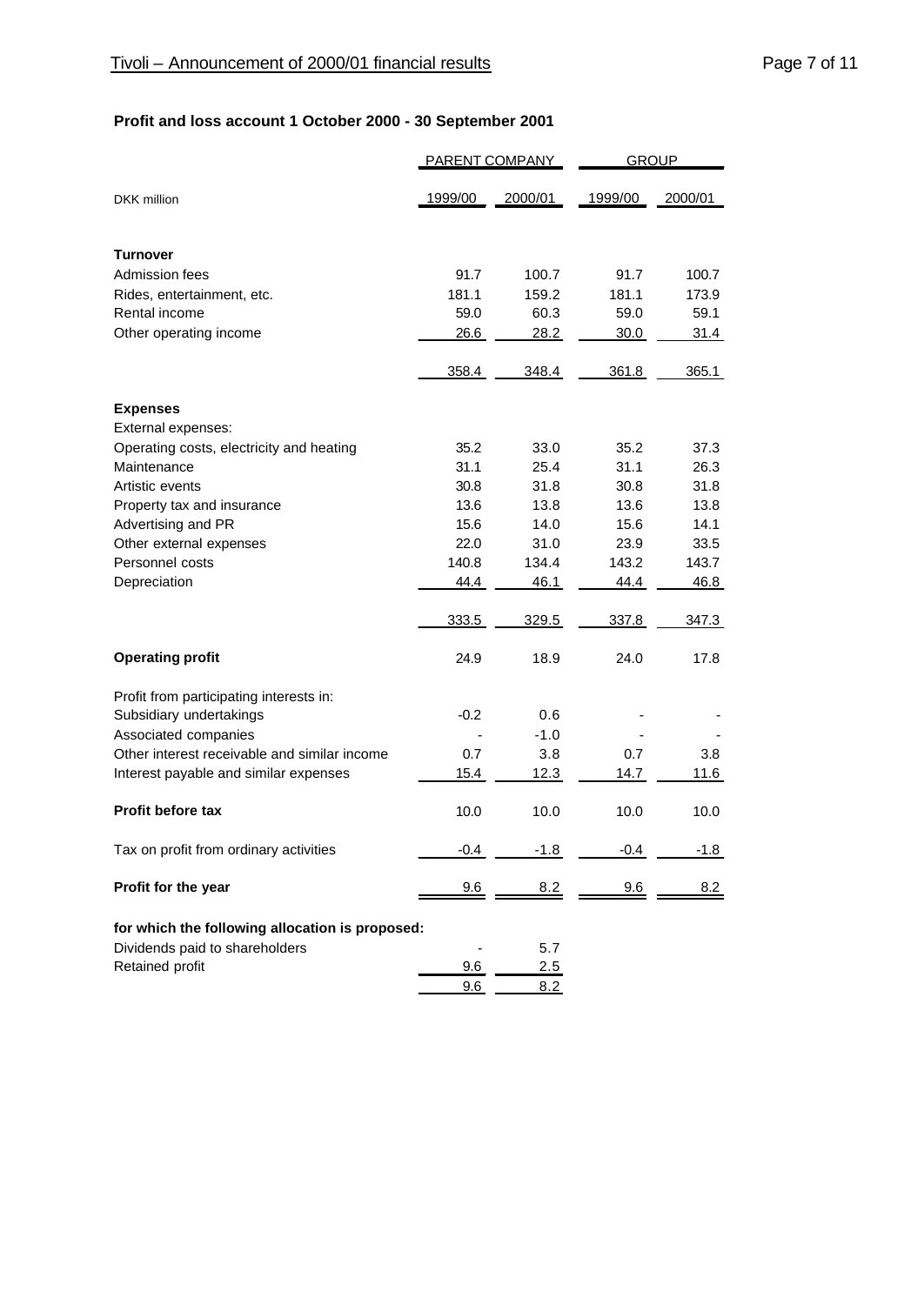# **Balance sheet at 30 September 2001**

|                                      | PARENT COMPANY |         | <b>GROUP</b> |         |  |
|--------------------------------------|----------------|---------|--------------|---------|--|
| <b>DKK</b> million                   | 1999/00        | 2000/01 | 1999/00      | 2000/01 |  |
| <b>Assets</b>                        |                |         |              |         |  |
| <b>Fixed assets</b>                  |                |         |              |         |  |
| Tangible fixed assets:               |                |         |              |         |  |
| Land and buildings                   | 423.5          | 429.6   | 423.5        | 429.6   |  |
| Plant under construction             | 10.5           | 15.8    | 10.5         | 15.8    |  |
| Other plant, machinery and equipment | 79.8           | 69.2    | 79.8         | 74.0    |  |
|                                      | 513.8          | 514.6   | 513.8        | 519.4   |  |
| Long-term financial assets:          |                |         |              |         |  |
| Shares in subsidiary undertakings    | 17.9           | 18.3    |              |         |  |
| Shares in associated undertakings    |                | 4.8     |              |         |  |
|                                      | 17.9           | 23.1    |              |         |  |
| <b>Total fixed assets</b>            | 531.7          | 537.7   | 513.8        | 519.4   |  |
| <b>Current assets</b>                |                |         |              |         |  |
| <b>Stocks</b>                        | 10.8           | 5.7     | 10.8         | 5.8     |  |
| <b>Debtors</b>                       | 25.8           | 23.2    | 27.3         | 23.9    |  |
| Deferred tax assets                  | 3.1            | 1.3     | 3.1          | 1.3     |  |
| Prepayment and accrued income        | 4.1            | 7.9     | 4.1          | 8.2     |  |
| Cash and cash equivalents            | 3.3            | 114.2   | 3.3          | 116.2   |  |
| Total current assets                 | 47.1           | 152.3   | 48.6         | 155.4   |  |
| <b>Total assets</b>                  | 578.8          | 690.0   | 562.4        | 674.8   |  |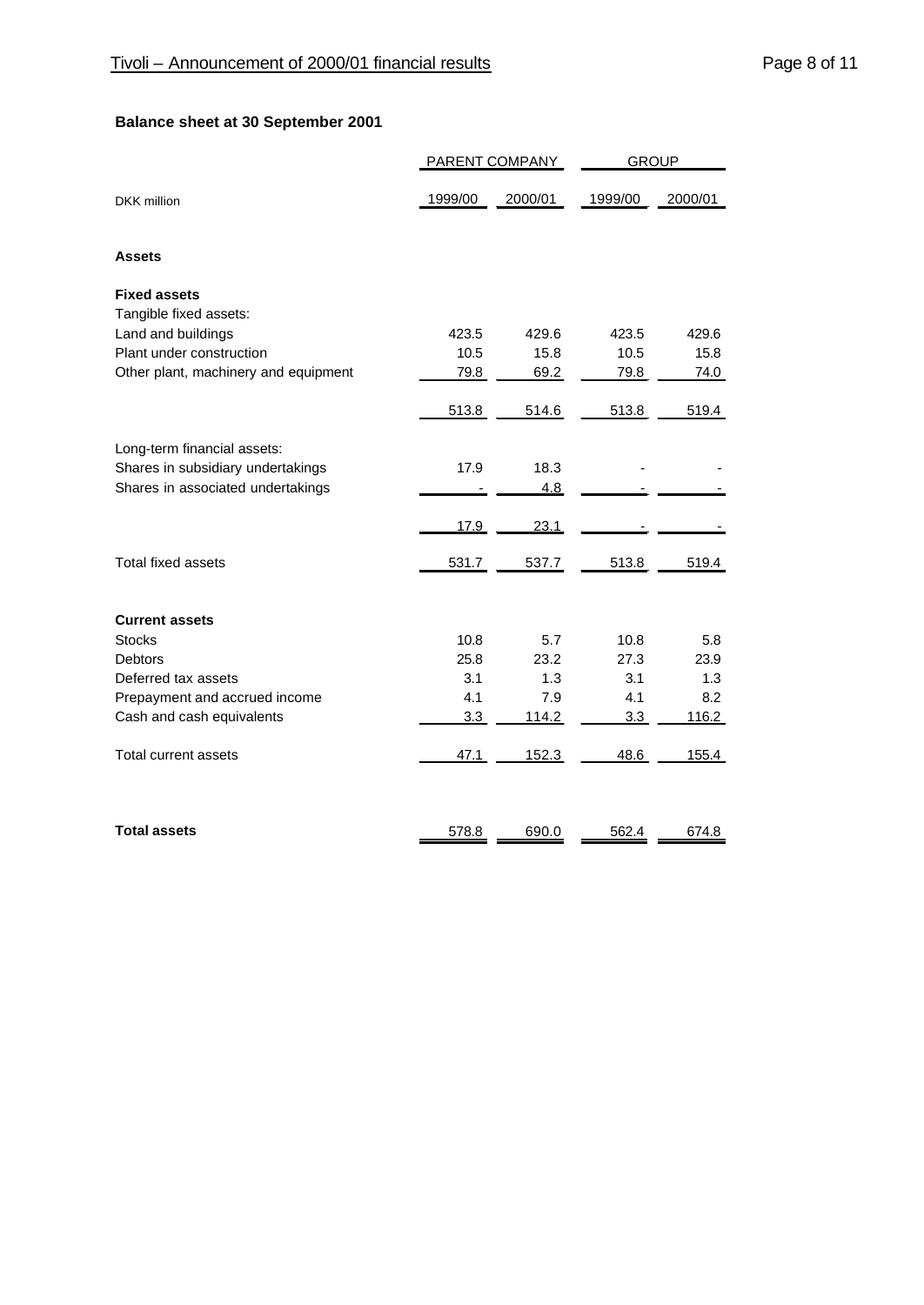# **Balance sheet at 30 September 2001**

| PARENT COMPANY                           |                |                | <b>GROUP</b>   |                |  |
|------------------------------------------|----------------|----------------|----------------|----------------|--|
| <b>DKK</b> million                       | 1999/00        | 2000/01        | 1999/00        | 2000/01        |  |
| Liabilities and shareholders' equity     |                |                |                |                |  |
| <b>Shareholders' equity</b>              |                |                |                |                |  |
| Share capital                            | 45.7           | 57.2           | 45.7           | 57.2           |  |
| Share premium account                    |                | 158.6          |                | 158.6          |  |
| Net revaluation reserves                 |                |                |                |                |  |
| based on the equity method               | 14.0           | 13.4           | 14.0           | 13.4           |  |
| Other reserves                           | 231.3          | <u>234.4 </u>  | 231.3          | <u>234.4</u>   |  |
|                                          | 291.0          | 463.6          | 291.0          | 463.6          |  |
| <b>Provisions</b>                        |                |                |                |                |  |
| Other provisions                         | 1.9            | 1.1            | 1.9            | 1.1            |  |
| <b>Liabilities</b>                       |                |                |                |                |  |
| Long-term liabilities:                   |                |                |                |                |  |
| <b>Credit institutions</b>               | 155.0          | 103.2          | 155.0          | 103.2          |  |
| <b>Current liabilities</b>               |                |                |                |                |  |
| Current portion of long-term liabilities | 1.5            | 51.7           | 1.5            | 51.7           |  |
| <b>Credit institutions</b>               | 48.5           |                | 48.5           |                |  |
| Trade creditors                          | 10.3           | 7.8            | 10.3           | 9.2            |  |
| Subsidiary undertakings                  | 16.7           | 17.9           |                |                |  |
| Corporation tax                          | $\blacksquare$ | $\blacksquare$ | $\blacksquare$ |                |  |
| Other creditors                          | 52.7           | 36.1           | 53.0           | 37.4           |  |
| Accruals and deferred income             | 1.2            | 2.9            | 1.2            | 2.9            |  |
| Dividends payable                        |                |                |                |                |  |
| in respect of the financial year         |                | 5.7            |                | 5.7            |  |
|                                          | 130.9          | 122.1          | 114.5          | 106.9          |  |
| <b>Total liabilities</b>                 | 285.9          | 225.3          | 269.5          | <u> 210.1 </u> |  |
| <b>Total liabilities and</b>             |                |                |                |                |  |
| shareholders' equity                     | 578.8          | 690.0          | 562.4          | 674.8          |  |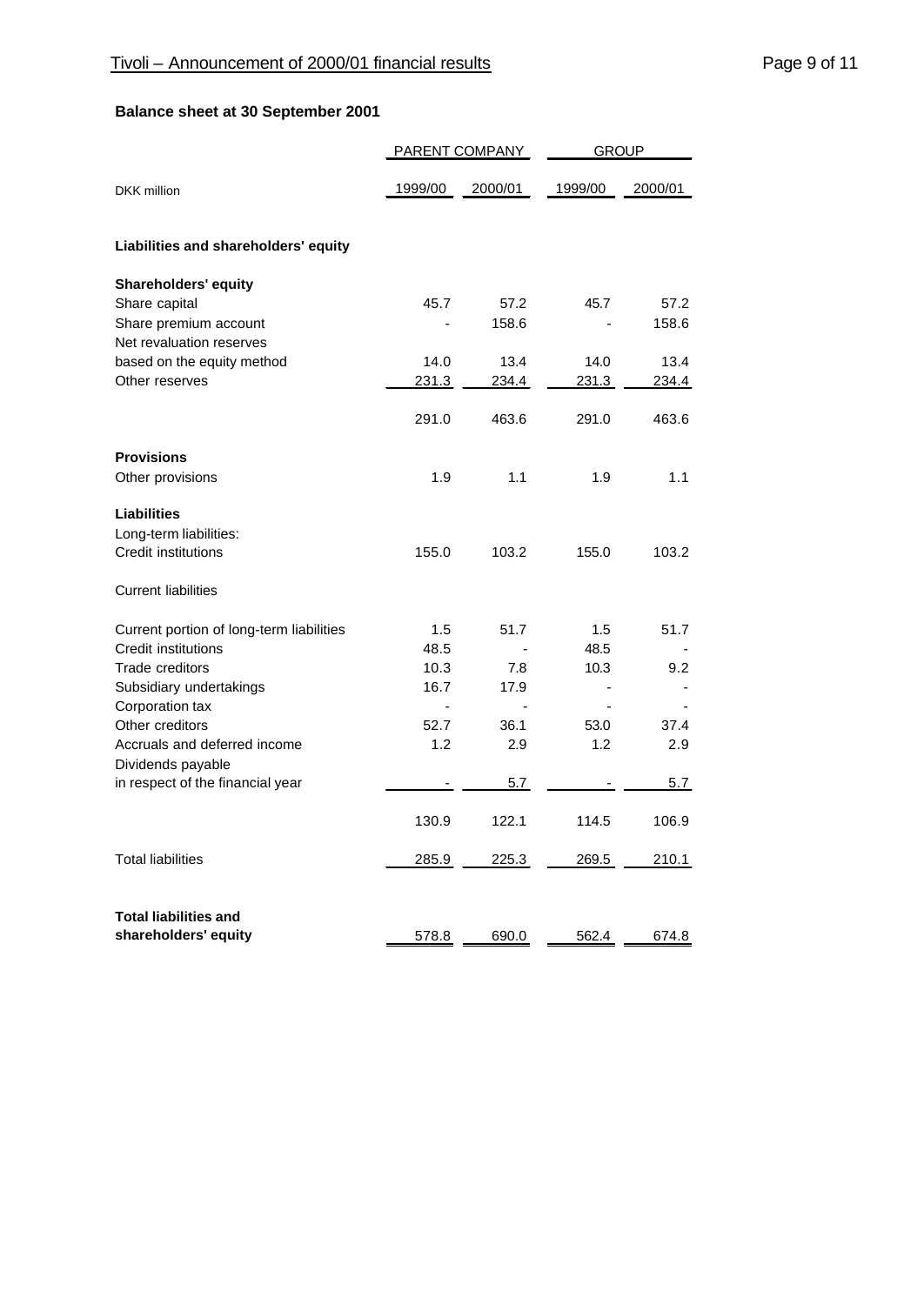# **Cash flow statement 1 October 2000 - 30 September 2001**

|                                              | <b>PARENT COMPANY</b> |          | <b>GROUP</b> |          |  |
|----------------------------------------------|-----------------------|----------|--------------|----------|--|
| <b>DKK</b> million                           | 1999/00               | 2000/01  | 1999/00      | 2000/01  |  |
| Total turnover                               | 358.4                 | 348.4    | 361.8        | 365.1    |  |
| <b>Total expenses</b>                        | $-333.5$              | $-329.5$ | $-337.8$     | $-347.3$ |  |
| Depreciation                                 | 44.4                  | 46.1     | 44.4         | 46.8     |  |
| Movements in working capital                 | $-17.4$               | $-12.1$  | $-17.1$      | $-10.1$  |  |
| Provisions used                              | $-11.2$               | $-0.8$   | $-11.2$      | $-0.8$   |  |
| Cash flow from operating activities          |                       |          |              |          |  |
| before financial items and tax               | 40.7                  | 52.1     | 40.1         | 53.7     |  |
| Other interest receivable and similar income | 0.7                   | 3.8      | 0.7          | 3.8      |  |
| Interest payable and similar expenses        | $-15.3$               | $-12.3$  | $-14.7$      | $-11.6$  |  |
| Corporation tax paid                         |                       |          |              |          |  |
|                                              |                       |          |              |          |  |
| Cash flow from operating activities          | 26.1                  | 43.6     | 26.1         | 45.9     |  |
| Purchase of tangible fixed assets            | $-62.4$               | $-46.9$  | $-62.4$      | $-53.0$  |  |
| Purchase of financial fixed assets           |                       | $-5.8$   |              |          |  |
| Cash flow from investing activities          | $-62.4$               | $-52.7$  | $-62.4$      | $-53.0$  |  |
| Capital increase                             |                       | 170.1    |              | 170.1    |  |
| Repayment of long-term loan                  | $-1.5$                | $-1.6$   | -1.5         | -1.6     |  |
| Cash flow from financing activities          | $-1.5$                | 168.5    | $-1.5$       | 168.5    |  |
|                                              |                       |          |              |          |  |
| Change in cash and cash equivalents          | $-37.8$               | 159.4    | $-37.8$      | 161.4    |  |
| Cash and cash equivalents at 1 October       | $-7.4$                | $-45.2$  | $-7.4$       | $-45.2$  |  |
| Cash and cash equivalents at 30 September    | $-45.2$               | 114.2    | $-45.2$      | 116.2    |  |